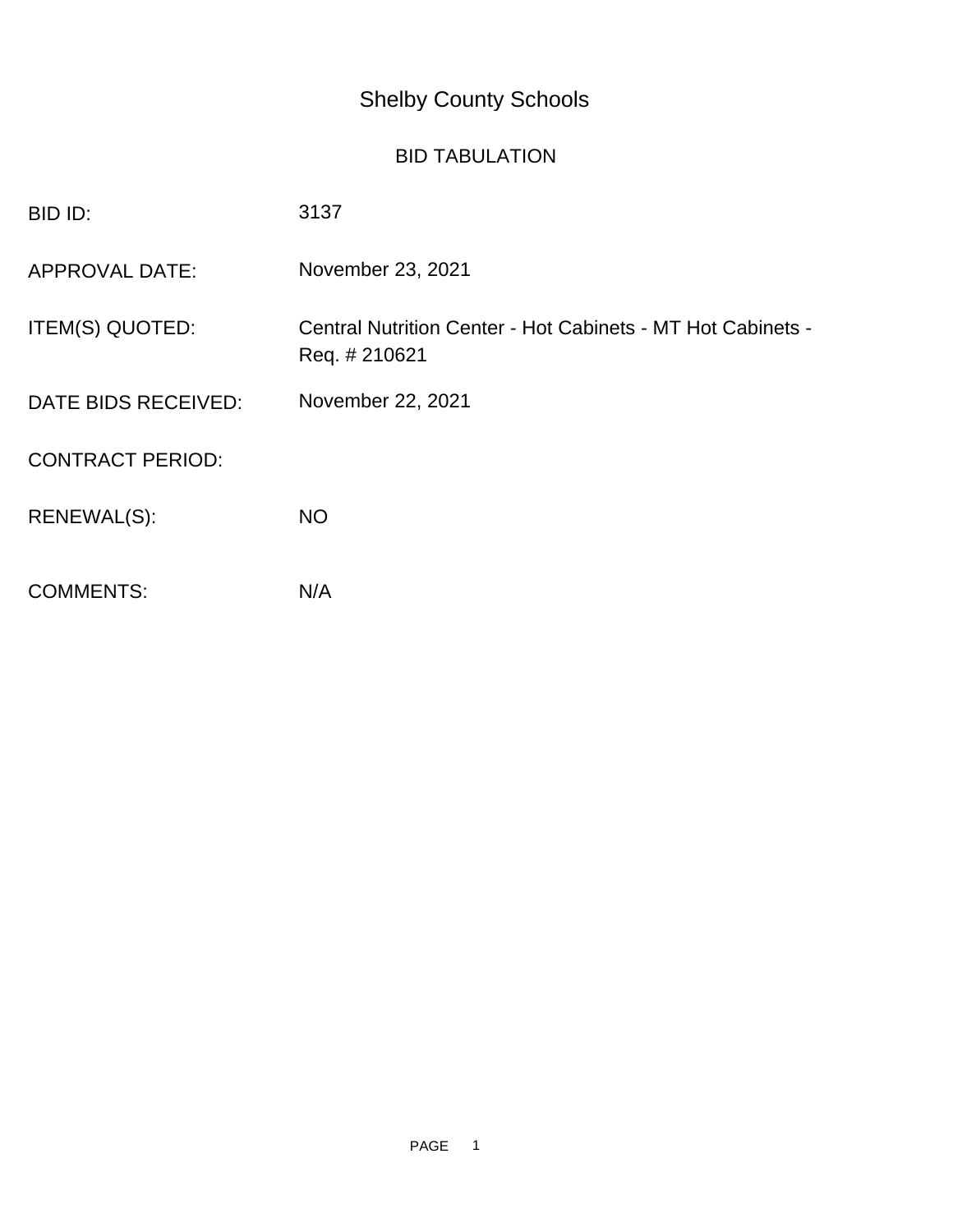## **Vendor Response Terms**

| <b>Vendor Name</b>              | <b>Response Terms</b>                | <b>Response Payment Terms</b> |
|---------------------------------|--------------------------------------|-------------------------------|
| Douglas Equipment               |                                      |                               |
| federal equipment dealers, inc. | delivered                            | net upon reciept              |
| HOTEL AND RESTAURANT SUPPLY     |                                      |                               |
| Pueblo Hotel Supply dba Grady's | Please see attached Quote for notes. | Net 30 Days                   |

Restaurant & Bar

PAGE 2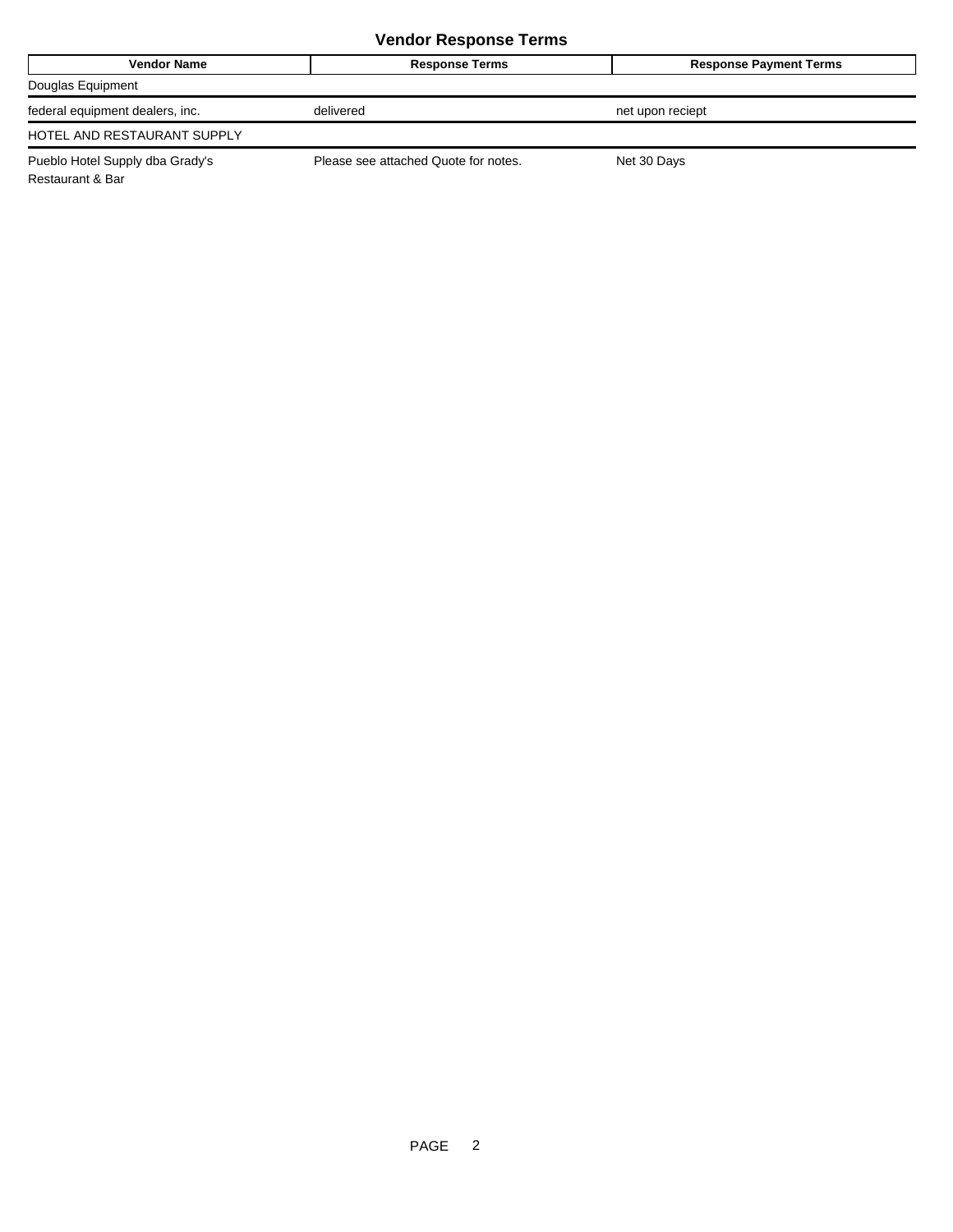ITEM NO. 1 - Pass Thru Hot Cabinet. APPROVED BRAND AND MODELS: PLEASE NOTE: WILL ACCEPT APPROVED EQUAL FWE MTU12PDD PASS THRU METRO C53 PASS THRU CARTER HOFFMAN HL-5 PASS THRU UNIT TO HAVE HALF-HEIGHT CLEAR PLOY CARBONATE DOORS, WATER PAN FOR HUMIDITY, UNIVERSAL SLIDES, HEAVY DUTY PLATE TYPE CASTERS, ALL SWIVEL WITH 5" RUBBER WHEELS (FRONT TWO WITH BRAKES). UNIT TO BE UL AND NSF TWELVE MONTHS LABOR AND A SIXTY MONTHS PARTS WARRANTY. ELECTRICAL SPECAS ARE 115/60/1. WILL ACCEPT APPROVED EQUAL. 1 - Count, Estimated Quantity - 2

| <b>VENDOR NAME</b><br><u>ITEM MANUFACTURER &amp; PART NUMBER</u><br>HOTEL AND RESTAURANT SUPPLY<br>FWE, Metro, Carter Hoffman<br><b>VENDOR REFERENCE NUMBER:</b><br>As Per Spec                                                                                                                                                                                                                                                                                                                                                                                                                                                                                                 | <b>UNIT PRICE (\$)</b><br>3,035.0000* |
|---------------------------------------------------------------------------------------------------------------------------------------------------------------------------------------------------------------------------------------------------------------------------------------------------------------------------------------------------------------------------------------------------------------------------------------------------------------------------------------------------------------------------------------------------------------------------------------------------------------------------------------------------------------------------------|---------------------------------------|
| F W E #MTU12PDD<br>federal equipment dealers, inc.<br>SCS3137<br><b>VENDOR REFERENCE NUMBER:</b><br><b>RESPONSE ITEM PAYMENT TERMS:</b><br>net up invoice                                                                                                                                                                                                                                                                                                                                                                                                                                                                                                                       | 5.667.0000                            |
| <b>RESPONSE ITEM NOTES:</b><br>delivered                                                                                                                                                                                                                                                                                                                                                                                                                                                                                                                                                                                                                                        |                                       |
| FWE #MTU-12P<br>Douglas Equipment<br><b>VENDOR REFERENCE NUMBER:</b><br>MTU-12P                                                                                                                                                                                                                                                                                                                                                                                                                                                                                                                                                                                                 | 5,727.1900                            |
| Pueblo Hotel Supply dba Grady's Restaurant & Bar<br>FWE #MTU-12P<br>MTU-12P<br><b>VENDOR REFERENCE NUMBER:</b><br><b>RESPONSE ITEM PAYMENT TERMS:</b><br>Net 30 Days                                                                                                                                                                                                                                                                                                                                                                                                                                                                                                            | 6,405.6000                            |
|                                                                                                                                                                                                                                                                                                                                                                                                                                                                                                                                                                                                                                                                                 |                                       |
| <b>VENDOR NAME</b><br><u>ITEM MANUFACTURER &amp; PART NUMBER</u>                                                                                                                                                                                                                                                                                                                                                                                                                                                                                                                                                                                                                | <b>UNIT PRICE (\$)</b>                |
| carter hoffman #HL-1-18<br>federal equipment dealers, inc.<br>SCS3137<br><b>VENDOR REFERENCE NUMBER:</b><br><b>RESPONSE ITEM PAYMENT TERMS:</b><br>net upon reciept                                                                                                                                                                                                                                                                                                                                                                                                                                                                                                             | 2,535.0000                            |
| <b>RESPONSE ITEM NOTES:</b><br>delivered<br>HOTEL AND RESTAURANT SUPPLY<br>FWE, Metro, Carter Hoffman<br><b>VENDOR REFERENCE NUMBER:</b><br>As Per Spec                                                                                                                                                                                                                                                                                                                                                                                                                                                                                                                         | 2,835.0000*                           |
| FWE MTU12 METRO C53 CARTER HOFFMAN HL-1-18 UNIT TO HAVE FULL HEIGHT CLEAR TEMPERED GLASS DOORS,<br><u>WATER PAN FOR HUMIDITY, UNIVERSAL FIXED, HEAVY DUTY PLATE TYPE CASTERS, ALL SWIVEL WITH 5" RUNNER</u><br><u>WHEELS (FRONT TWO WITH BRAKES). UNIT TO BE UL AND NSF APPROVED. TO CARRY A THREE YEAR PARTS AND</u><br>LABOR. ELECTRICAL SPECS ARE 115/60/1. WILL ACCEPT APPROVE EQUAL. 1 - Count, Estimated Quantity - 3<br>FWE #MTU-12<br>Pueblo Hotel Supply dba Grady's Restaurant & Bar<br><b>MTU-12</b><br><b>VENDOR REFERENCE NUMBER:</b><br><b>RESPONSE ITEM PAYMENT TERMS:</b><br>Net 30 Days<br><b>RESPONSE ITEM NOTES:</b><br>Please see attached Quote for notes. | 5,393.7600                            |